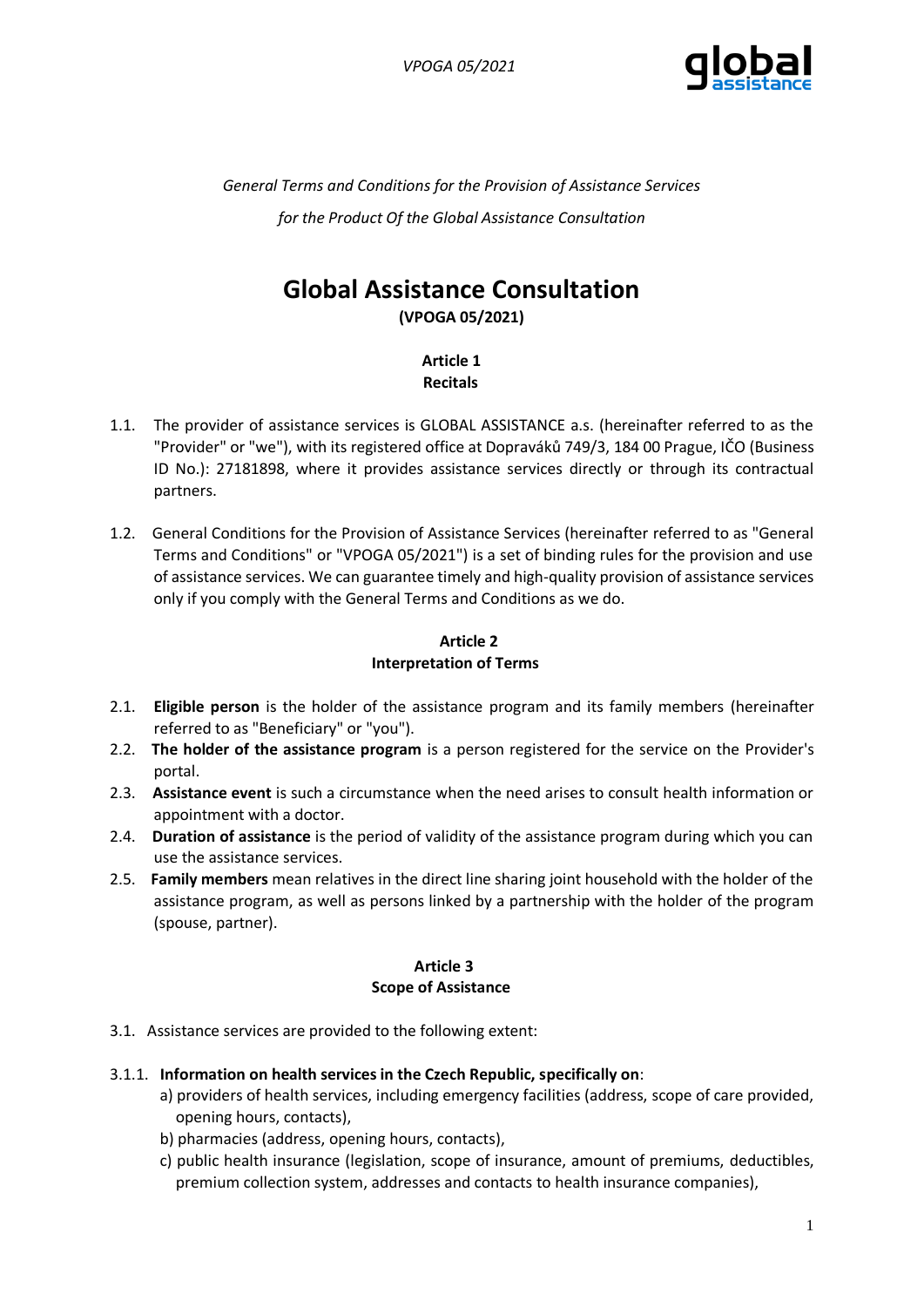

 d) entitlement of participants in public health insurance to medical or assistive devices and drugs from health insurance, and about the possibility of borrowing these medical or assistive devices.

# 3.1.2. **Telephone consultation with a doctor, namely:**

- a) consultation of your health condition possible procedure for the described non-acute health problems, explanation of possible symptoms and causes of the disease, recommendation of further procedure on the basis of the information submitted (consultation in no way replaces contact diagnostics of a general practitioner or specialist doctor),
- b) explanation of commonly used terms in health care, professional medical terms,
	- Latin terms, diagnoses and their abbreviations used in medical records,
- c) explanation of the findings of professional examinations, the purpose of individual examinations based on your citation, explanation of the results of laboratory tests (information on the range of values of individual indicators),
- d) consultation of medical procedures explanation of general treatment procedures, basic information on the time-consuming treatment of individual diseases,
- e) information on drugs and their effects active substances contained in the drugs, possible undesirable effects, information on drug copayments,
- f) recommendation on which specialist doctor to contact with the problem,
- g) counselling for pregnant women and mothers after childbirth recommendation of appropriate procedure in the given situation, what examinations it is appropriate to carry out and for what reasons,
- h) information before traveling abroad recommendations for necessary vaccination and instruction about the health risks for the destination.

#### 3.1.3. **Telephone consultation in case of mental health problems, namely:**

 a) one-time psychotherapeutic counselling in the range of 1x per calendar year in the maximum length of 60 minutes. This service is intended only for holders of the assistance program.

#### 3.1.4. **Making and appointment to a specialist, namely:**

- a) ensuring the initial outpatient examination by the competent specialist physician within the framework of the Czech Republic (in relation to the established diagnosis or description of health symptoms difficulties) as soon as possible, while the subject of assistance services is not ensuring follow-up visits, check-ups and further care for the same health case, with the exception of cases where such follow-up healthcare must be provided in connection with a service further referred to in Article 3.1.4.b),
- b) ensuring the reception of the Beneficiary for hospitalization in a medical facility in the Czech Republic,
- c) any costs for health care shall be fully borne by the Beneficiary.

# **Article 4**

# **Conditions for Using Assistance Services**

4.1. As part of the assistance service of the "telephone consultation with a doctor", general information is provided in the field of health, diseases or other health problems, while at the same time, determination of an individual diagnosis of the Beneficiary, determination of an individual treatment plan or prevention plan of the Beneficiary is not provided. Telephone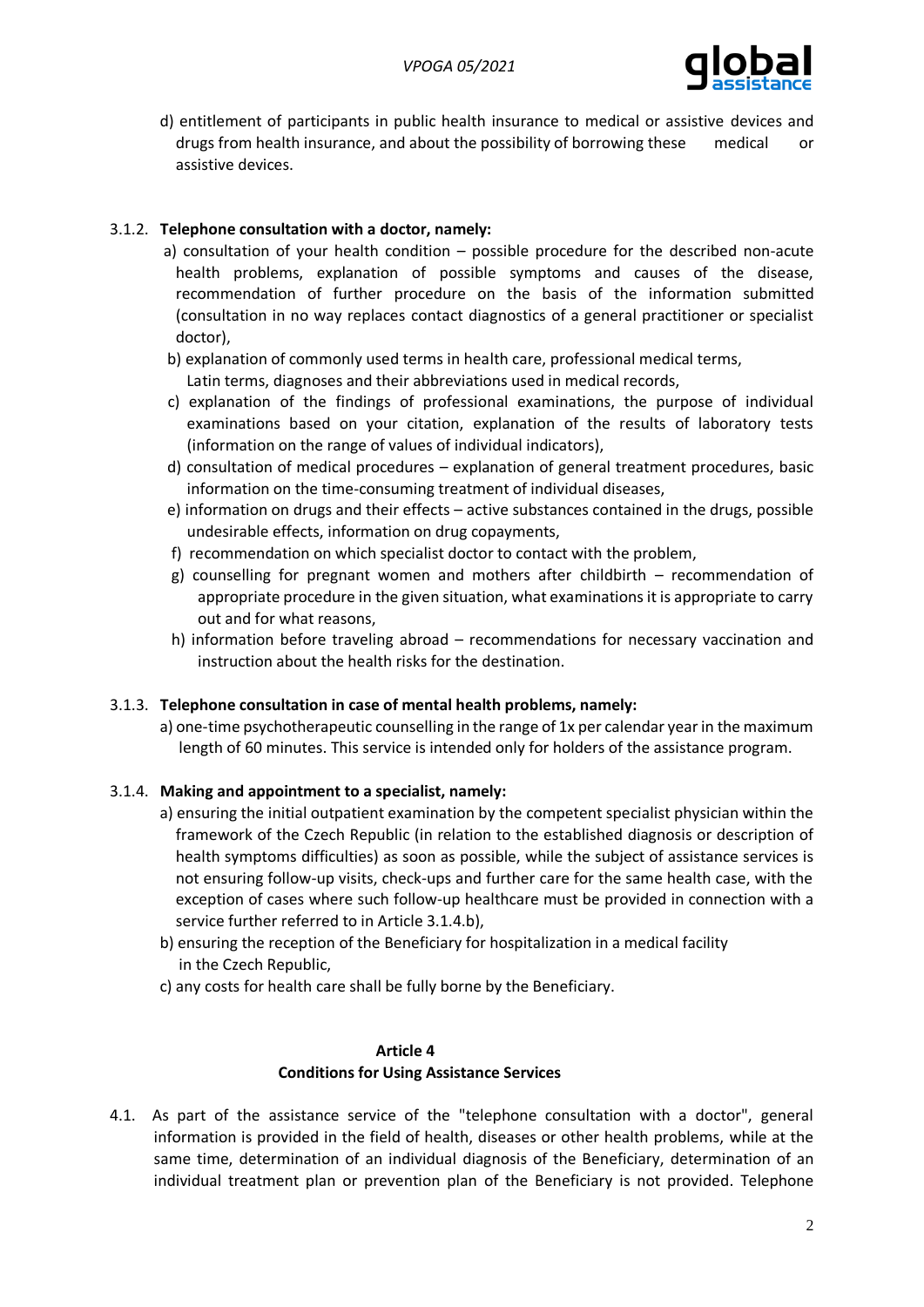

consultation is in no way a substitute for medical or other professional care, contact diagnostics of a general practitioner or specialist doctor.

- 4.2. The Provider provides consultation with a doctor and other services only on the basis of explicit information from the Beneficiary provided as part of a specific consultation. Therefore, the Provider is not liable for injury caused to the Beneficiary by a lack of information or incorrect or incomplete information.
- 4.3. The Provider strongly recommends seeking medical or other professional care in case of health problems. A telephone consultation does not replace the services of the Integrated Rescue System or urgent medical care. The Provider does not provide information on the health status of other adults, even in the form of consultation.
- 4.4. The Provider is not responsible for delays or failure to provide assistance services as a result of an event of force majeure, with the event of force majeure being any event or act of force majeure which is beyond the reasonable control of the Provider and which prevents the provision of assistance services.
- 4.5. Abuse of assistance services may lead to their reduction.

# **Article 5 Exclusions**

We will not provide assistance services:

- 5.1. in the event that you arrange the assistance services yourself without the prior consent of the Provider,
- 5.2. if you wish to consult a doctor about the state of health of a third adult.

### **Article 6 Obligations of Beneficiary**

Obligations you must comply with so that we can help you:

- 6.1. the Beneficiary who holds the assistance program must register on the portal of the Provider of the services.
- 6.2. in case of an assistance event, you can contact us via a web form. If, for any reason, you are unable to use the web form to contact us, you can use our nonstop telephone line to request assistance services **+420 251 032 840**. Telephone line is charged according to your operator's price list as a call to a landline.
- 6.3. to use of assistance service, the Beneficiary is obliged to retain the name and registration e-mail address of the assistance program holder or the identification number of the assistance program holder.
- 6.4. the Beneficiary who is not the holder of an assistance programme is obliged to grant the Provider, for the use of assistance services, explicit consent to the processing of health data, including genetic data. This consent is voluntary, but it is a condition for using the assistance service. Further conditions of the consent granted and information on the processing of personal data are available on the Provider's websit[e https://www.globalassistance.cz/en/gdpr.](https://www.globalassistance.cz/en/gdpr)